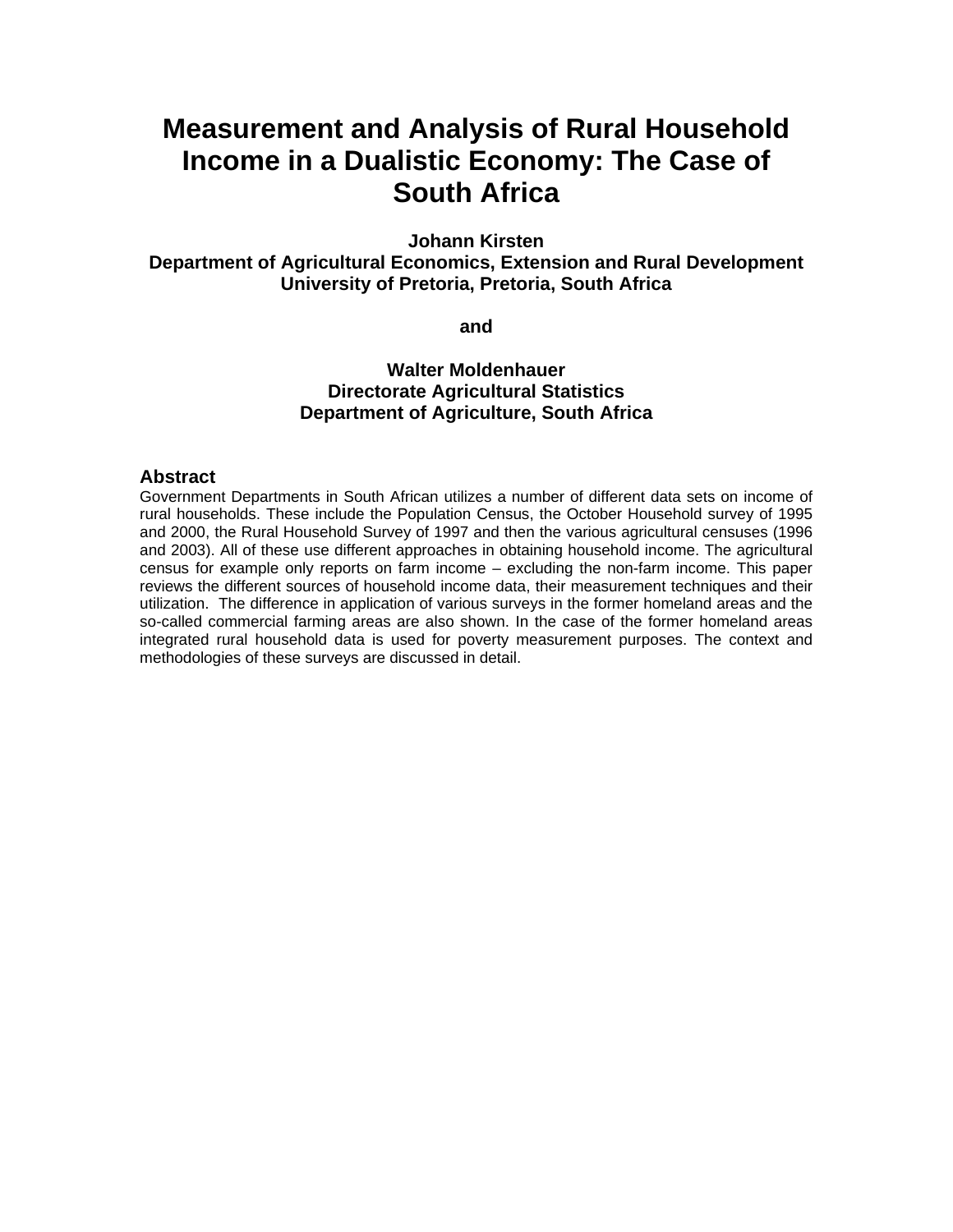## **1. Introduction**

South Africa currently celebrates its  $10<sup>th</sup>$  year of democracy following the historic elections in 1994. Although the country experiences remarkable political and economic stability one important challenge remains, namely that of addressing poverty and integrating the so-called 'second economy' into the advanced and rapidly growing first world economy of the country. The challenge to rid South Africa of its dualism is not only relevant for the economy at large but even more so in the agricultural sector and the rural economy where the legacy of apartheid is physically visible. Regions characterized by poverty, unemployment, food insecurity, large migrant communities, poor infrastructure, traditional tenure and subsistence agriculture are bordered by regions within the same province characterized by freehold tenure, large commercial farming operations, mainly white land owners, good infrastructure, etc. The policy of apartheid created 'two agricultures': the one largely neglected, backward and subsistence oriented and located in the former homeland areas and the other developed, export oriented and well supported by government systems and located in the 'former white South Africa'.

This situation also applied and still applies to South Africa's agricultural statistics. Given the statutory control of agricultural marketing (which required statutory measures on records and returns) from 1937 to 1997 a good solid database was generated on agricultural production, sales, gross value of production, exports, imports, etc. Regular agricultural censuses and intermittent agricultural surveys provided a relatively good overview of farm income, assets, land size, etc. in the so-called 'commercial sector'. Only very limited statistics on farm household activities, sales, income was available from the agricultural sector in the 'former homelands'. None of the agricultural censuses in the pre-1994 years covered these regions resulting in only a one-sided picture of the total agricultural sector and also a total data void on rural households and livelihoods.

One of the first efforts during the transition years of the early 1990s to address this void was the "Project for Statistics on Living Standards and Development' implemented by the Southern Africa Labor and Development Research Unit (SALDRU) in 1993. For the first time this survey tried to assess the living conditions, source of household income and a range of other household statistics of a representative sample across the whole of South Africa. A large portion of the sampled households was drawn from the rural areas of the 'former homelands'.

Given this background and the continued effort by the South African government to address rural poverty and obtaining a better picture of the real living standards of rural households, a number of surveys during the 10-year period following democracy have been conducted. This paper reviews the different surveys of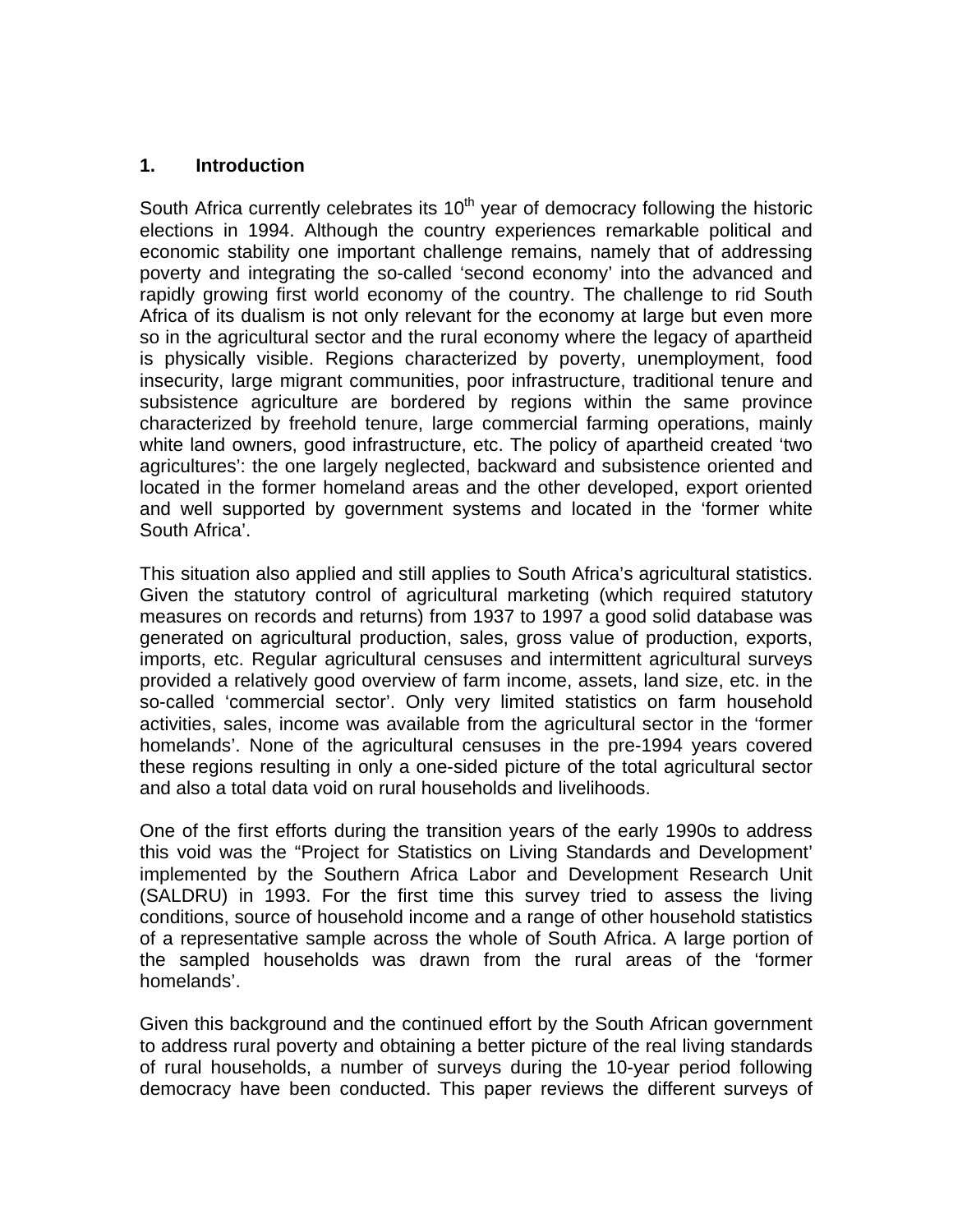rural and farm households since 1994 and highlights the different approaches in measuring household income of rural and farm households.

# **2. AGRICULTURAL CENSUSES AND SURVEYS**

Since 1965 regular censuses of the agricultural sector were undertaken. This was complimented with 'agricultural surveys' based on a representative sample survey of 10% of all farming units implemented during the intermittent years almost annually up to 1996. The most recent comprehensive data base on the 'commercial' agricultural sector originated from the agricultural censuses of 1988 and 1993. The results of the 1993 census were only made available in 1997. The new agricultural census of 2002 is still in progress and results will only be made available early 2005. This section briefly describes the nature (and where applicable) some key results of the 1993 and 2002 census and the 1994, 1995 and 1996 agricultural surveys.

# **2.1 Agricultural Census of 1993**

In 1993, the former Central Statistics Service, now Statistics South Africa, conducted a Census of Agriculture covering all commercial farming units in South Africa. The farmers in the former homelands were excluded from the census. Farmers were requested to provide information regarding production and financial activities for the year between 1 March 1992 and 28 February 1993. The Census data were obtained by means of a mail questionnaire that was mailed to farmers who were requested to complete and return the questionnaire. A total of 57 980 questionnaires were sent out to farming units and only 39 821 were completed and returned – implying a non-response rate of 32.1%.

The gross farm income estimated from the 1993 census of agriculture comprises only of income earned from agricultural activities and largely ignored non-farm income. This was partly a function of the fact that farming was considered to be full-time occupation and thus only full-time farmers were included in the sampling frame. Table 1 contains a summary of the main findings of the census with specific reference to the number of farms and gross farm income.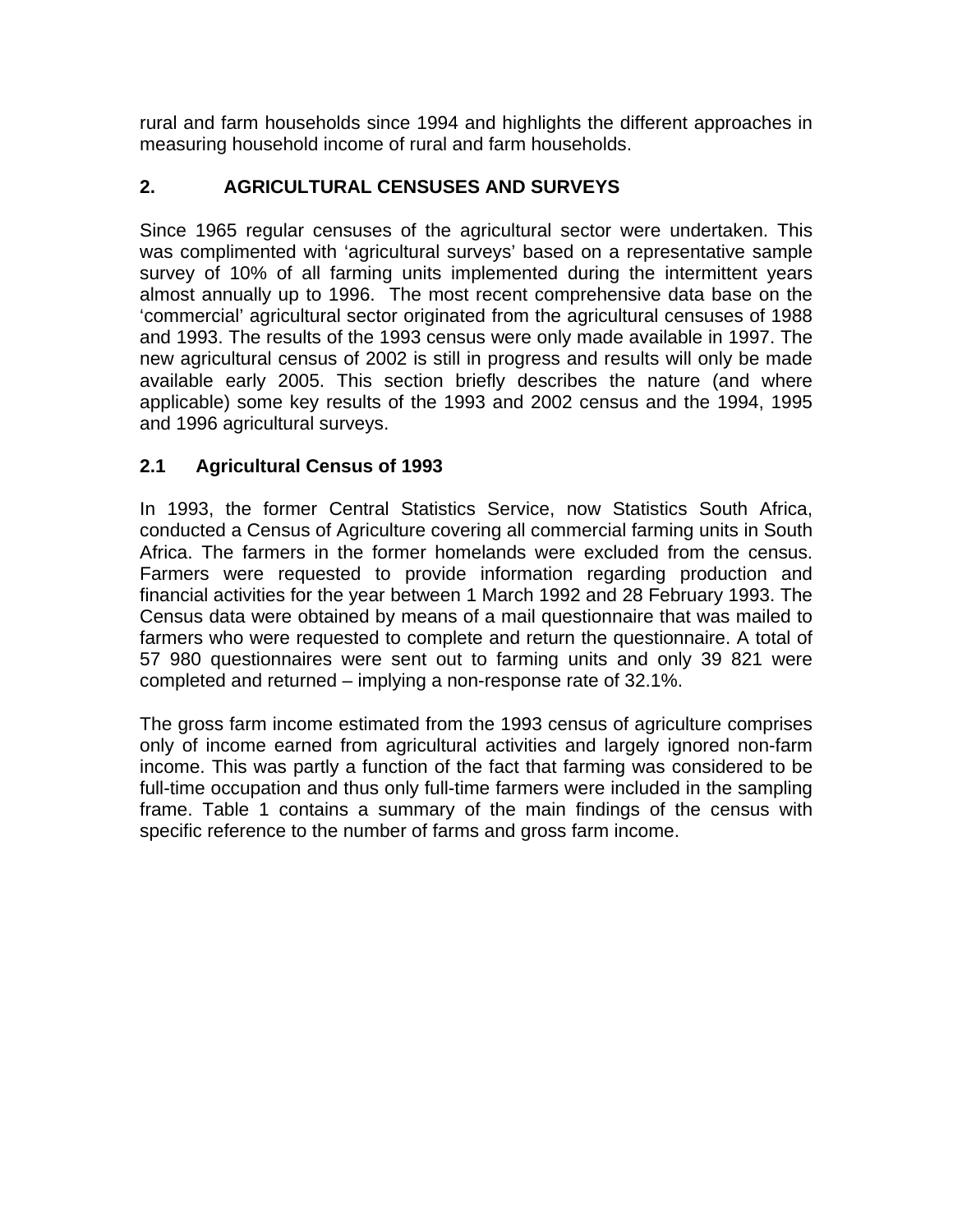| <b>Province</b>     | Number of<br>farming units | <b>Land surface</b> | <b>Gross Income</b> |  |  |
|---------------------|----------------------------|---------------------|---------------------|--|--|
|                     |                            | 1 000 Ha            | R 1 000             |  |  |
| <b>Total</b>        | 57980                      | 82759               | 19 620              |  |  |
| <b>Western Cape</b> | 8 3 5 2                    | 10 250              | 4 3 9 4             |  |  |
| Eastern Cape        | 6 10 6                     | 10 320              | 1 204               |  |  |
| Northern Cape       | 6 5 9 3                    | 29 9 62             | 1 0 3 2             |  |  |
| <b>Free State</b>   | 10 252                     | 11 321              | 2 4 9 2             |  |  |
| KwaZulu-Natal       | 6080                       | 4 0 64              | 3 1 6 3             |  |  |
| North West          | 7638                       | 6 1 8 4             | 1910                |  |  |
| Gauteng             | 2 500                      | 675                 | 1 387               |  |  |
| Mpumalanga          | 5406                       | 4648                | 2 7 5 4             |  |  |
| Limpopo             | 5 0 3 5                    | 5 3 3 5             | 1 285               |  |  |

**Table 1: The number of farming units and gross income from the results of the 1993 census of agriculture** 

*Source: Census of Agriculture, 1993* 

## **2.2 Agricultural Surveys of 1994, 1995 and 1996**

Statistics South Africa conducted annual agricultural surveys from 1994 to 1996. The surveys were conducted in the commercial agricultural sector and again excluded the former homelands. The purpose of the surveys was to collect useful information for national and provincial planning, development, policy formulation and marketing. The information obtained from the surveys was primarily used for benchmarking and re-basing of the quarterly Gross Domestic product as well as for the calculation of the Gross Geographic Product.

The surveys were conducted in the same manner as the agricultural census of 1993 except that it was only sample surveys of around 6 300 farmers or roughly 10% all farming units and thus not a census. The surveys were, therefore, not representative of the total population of farming units in the commercial agricultural sector of South Africa. The response rate for these surveys was, however, much better than with the 1993 census: 78.5% in 1994, 76.0% in 1995 and 74.2% in 1996.

Gross income as reflected in the results in Table 2 below was once again defined as income earned from agricultural products sold and insurance payments for cattle and harvest losses. No reference was made to non-farm income earned for the respective periods.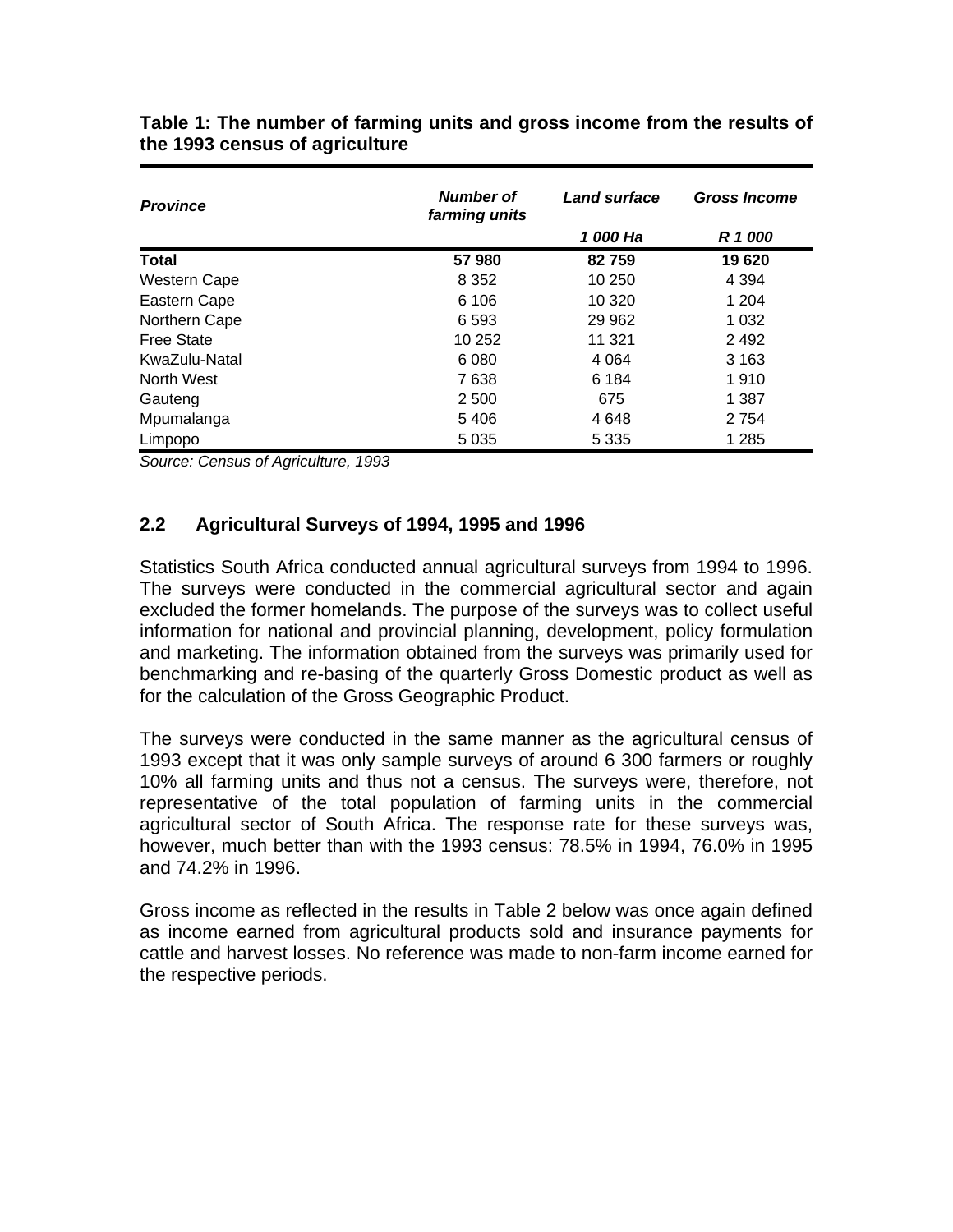| <b>Item</b>                                   | 1994       | 1995       | 1996       |
|-----------------------------------------------|------------|------------|------------|
| Number of farming units                       | 60 901     | 59 828     | 60 938     |
| Total farm area (1 000 Ha)                    | 81 862     | 82 139     | 82 210     |
| Gross income from agricultural sales (R 1000) | 27 014 299 | 30 552 513 | 32 931 236 |

### **Table 2: The number of farming units, land surface and gross income for 1994, 1995 and 1996**

*Source: Agricultural surveys 1994, 1995 and 1996* 

## **2.3 Survey of large and small-scale agriculture, 2000**

The agricultural censuses and surveys during the 1990s continued the practice of earlier surveys and clearly provided no information on farming activities of smallscale and subsistence farms in the former homeland areas. To address this data void Statistics South Africa conducted a survey on large and small-scale agriculture in August 2000 as an attempt to collect data on the small-scale and subsistence farming sector in the country.

## *Sampling Methodology*

A master sample was created which was based on enumeration areas (EAs) from the 1996 Census as well as a sampling frame from the National Department of Agriculture. Approximately 1 500 Primary Sampling Units (PSUs) were selected from the former South Africa and the former homelands. The apartheidbased political geography of the country, prior to democracy, was very important to the survey. Large-scale commercial farming operations in South Africa were mostly under white ownership. This was in contrast to the mainly small-scale and subsistence farming operations of the former homelands. Consequently, different sampling designs had to be used for the different types of farming operations, one for the former South Africa and one for the former homelands.

A household was defined as a farming operation if it met at least of one of the following specifications:

- a) It had access to land for farming purposes,
- b) It had livestock,
- c) It cultivated crops, and
- d) The respondent considered the household or a member of the household to be a farming operation.

If the respondent did not consider the household to be a farming operation (d), it was classified as a farming operation if it complied with at least one of the following:

- a) It had sold crops, livestock or other agricultural products produced on or by the operation, during the 12 months prior to the survey,
- b) It had access to 0.5 hectares or more of cropland,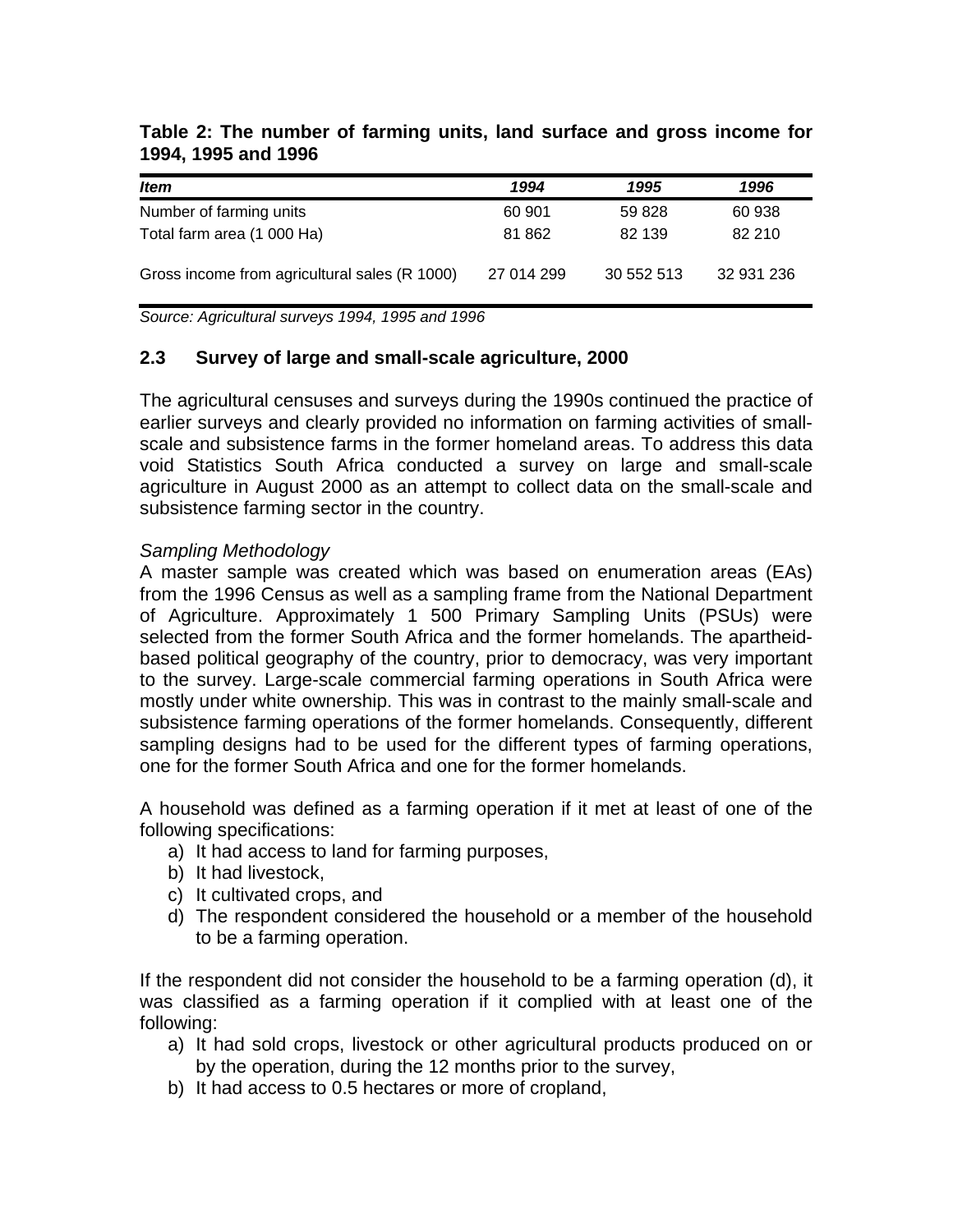- c) It produced enough crops and livestock to feed household members for six months or more,
- d) It five or more of any of the following animals: cattle, sheep, goats, pigs, mules or donkeys, or
- e) It had 25 or more chickens.

Of the households that qualified as farming operations in the former homelands using the above criteria, 15% were systematically selected in each EA or PSU. Tenant farmers were found in both the former South Africa as well as the former homelands. In cases where tenant farmers were identified, they were all sampled.

### *Questionnaire design and data collection*

The survey questionnaire was designed by the National Department of Agriculture in consultation with the United States Department of Agriculture's Statistical Agency. Face-tot-face interviews were used as the data collection method. Trained fieldworkers collected the data from 14 August to 18 September 2000 in all nine provinces.

In this survey total income was defined as the total amount generated from agricultural and non-agricultural activities. This includes income generated from sales of crops, livestock, and poultry, products from crops, livestock and poultry, other farm income (e.g. hiring out of livestock for drafting and letting farm property to others) and non-farm income (e.g. cash gifts, grants, pension or retirement annuities). Farming income was defined as the income earned from agricultural products sold, such as field crop products, animals and animal products, while farming turnover referred to the total amount generated from agricultural activities, including farm-related income such as hiring out of livestock for drafting purposes and the letting of farm property to others, but excluding nonfarm income such as grants, gifts cash gifts, remittances and pensions. If one considers the other farm-related income the largest share came form 'custom work for others and machine hire', sales of machinery' and letting farm property.

#### *A brief overview of the findings*

It was estimated that there were 1.1 million farming operations in South Africa in August 2000. This number consisted of 150 000 farming operations in the former South Africa (including tenant farmers) and 943 000 farming operations in the former homelands (see Table 3). One should be careful in comparing these results with that of the 1993 census and the agricultural surveys since they only considered commercial agriculture. Small plots and weekend farms purchased by urban investors also now entered the definition resulting in the larger number of farming units in the former 'South Africa' reflected in Table 3.

Table 3 indicates that of the estimated 1.1 million farming operations in South Africa in August 2000, 698 000 kept livestock and poultry, 855 000 cultivated cereals, tubers and roots, 349 000 grew vegetables and 245 000 grew fruit. Most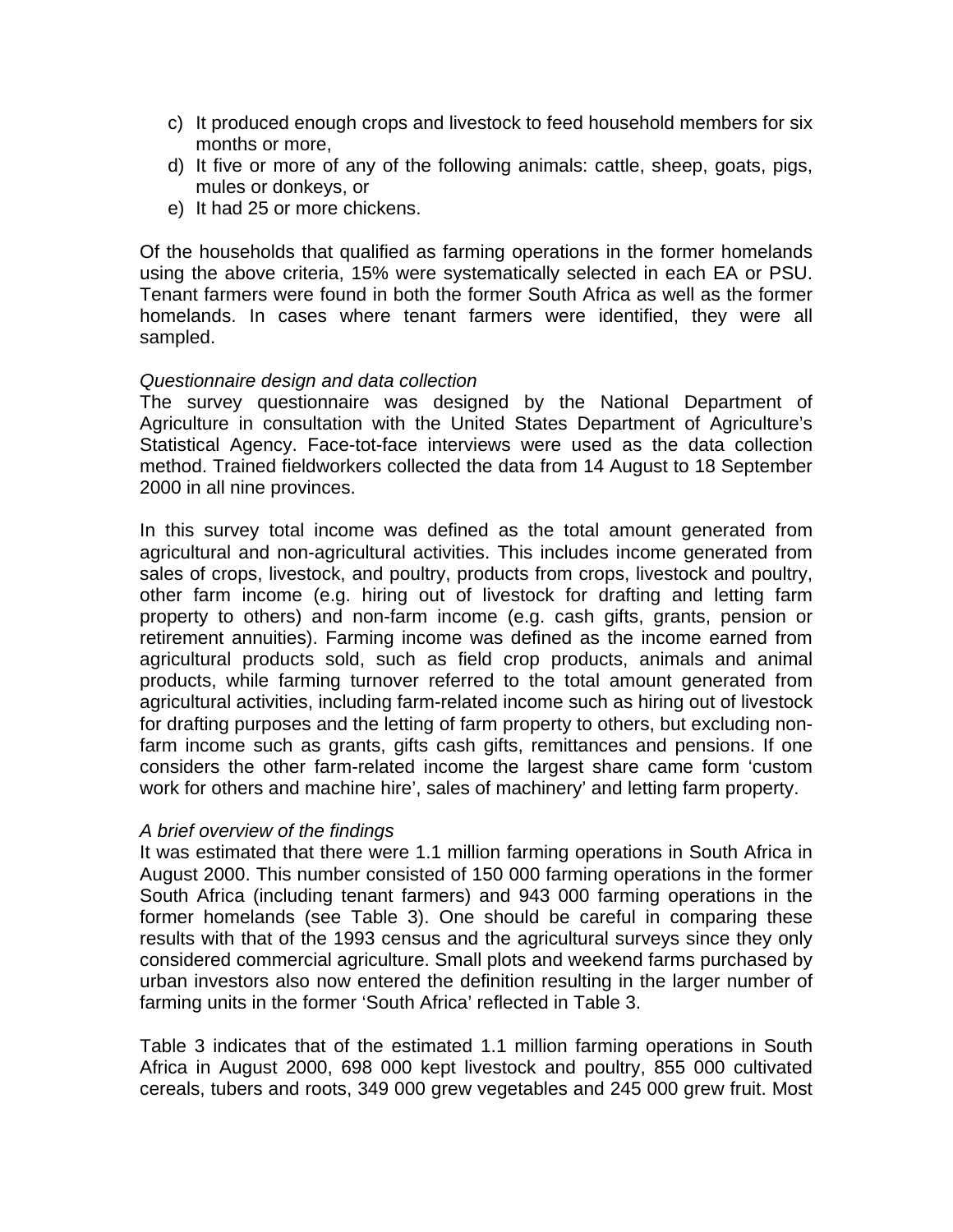of the farming operations in the former homelands cultivated cereals, tubers and roots whereas the majority of the farming operations in the former South Africa kept livestock.

|  |                       |  | Table 3: Number of farming operations by type of farming activity and |  |  |  |
|--|-----------------------|--|-----------------------------------------------------------------------|--|--|--|
|  | geographical location |  |                                                                       |  |  |  |

| <b>Type of farming activity</b> | <b>Former South</b><br>Africa | <b>Former</b><br><b>Homelands</b> | <b>South Africa</b><br>(total) |  |  |
|---------------------------------|-------------------------------|-----------------------------------|--------------------------------|--|--|
| Total                           | 150 000                       | 943 000                           | 1 093 000                      |  |  |
| Livestock and poultry           | 84 000                        | 614 000                           | 698 000                        |  |  |
| Cereal, tuber and root crops    | 56 000                        | 799 000                           | 855 000                        |  |  |
| Vegetable crops                 | 19 000                        | 330 000                           | 349 000                        |  |  |
| Fruit crops                     | 17 000                        | 228 000                           | 245 000                        |  |  |

*Source: Survey on large and small-scale agriculture, 2000* 

The results of the survey also contained information on the total income, farming turnover, farming expenses, debt, and farming profit and total profit. This information was useful to estimate the amount of non-farm income received by farming operations in South Africa, the former South Africa and the former homelands. Figure 1 illustrates farm income and non-farm income as a percentage of total income for South Africa, the former South Africa and the former homelands. It indicates that, for commercial farm households in the former South Africa farm income is the main source of income whereas non-farm income is a far more important source of income for farming operations in the former homelands. This is confirmed by the discussion later on the surveys of poor rural households.

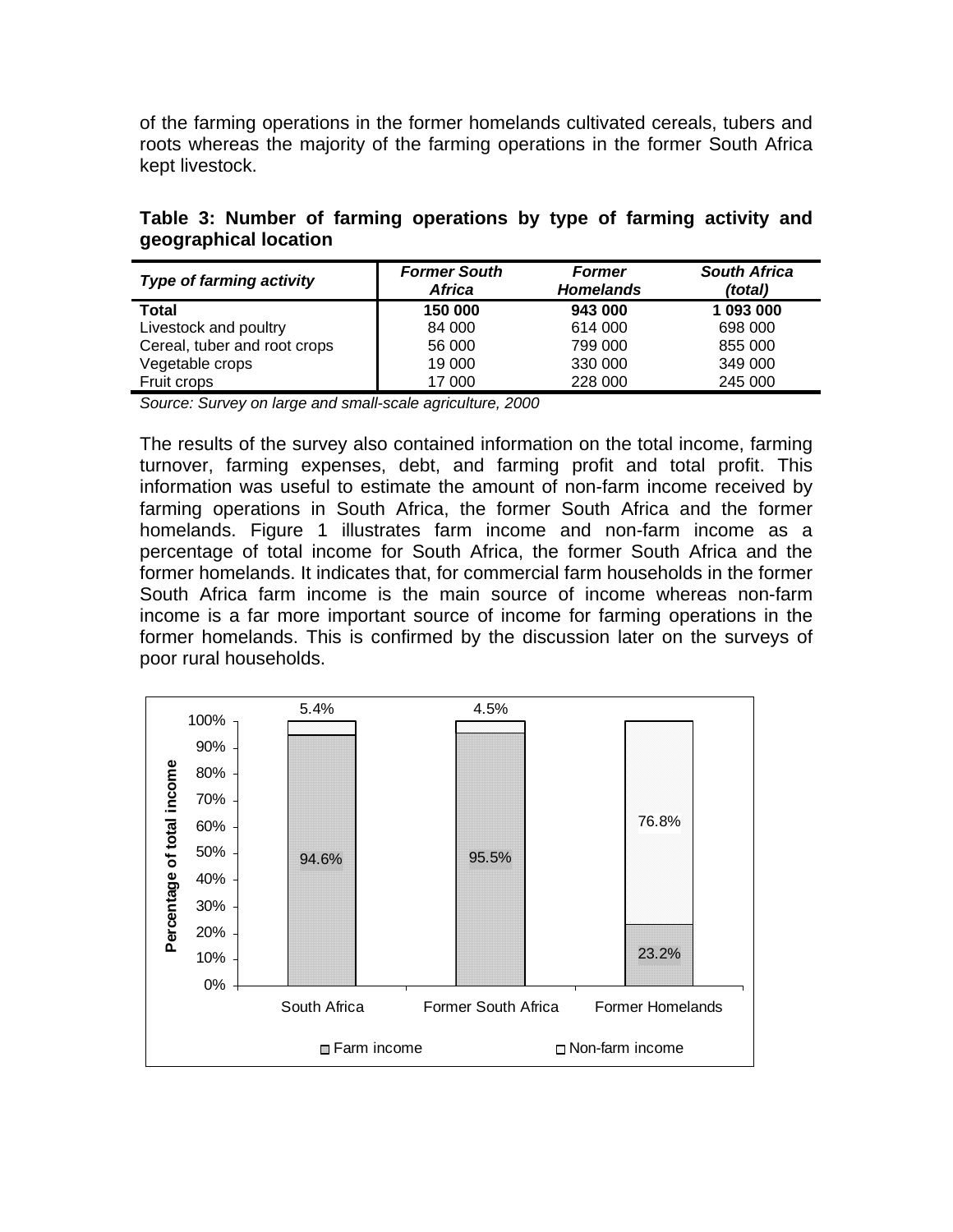## **Figure 1: Farming income and non-farm income as a percentage of total income of farm households in South Africa**

*Source: Survey of Large and Small-scale agriculture, 2000* 

The results from the survey also reveal that only 13.72% of the total number of farming operations was situated in the former South Africa, but received 98.85% of the total farm income in South Africa. The 943 000 farming operations in the former homelands covered a total land surface of 97,3 million hectares while the 150 000 farming operations in the former South Africa covered a total land surface of 217,98 million hectares (Figure 2).



# **Figure 2: Total land surface of farming operations according to geographical location**

*Source: Survey of Large and Small-scale agriculture, 2000* 

# **2.4 The Census of Commercial Agriculture, 2002**

The Census of Commercial Agriculture of 2002, conducted for the financial year 1 March 2001 to 28 February 2002 (which is still being conducted and processed) once again only covers the activities on commercial farms in South Africa. For the purposes of the census, a commercial farm was defined as a farm that is registered for Value Added Tax (VAT).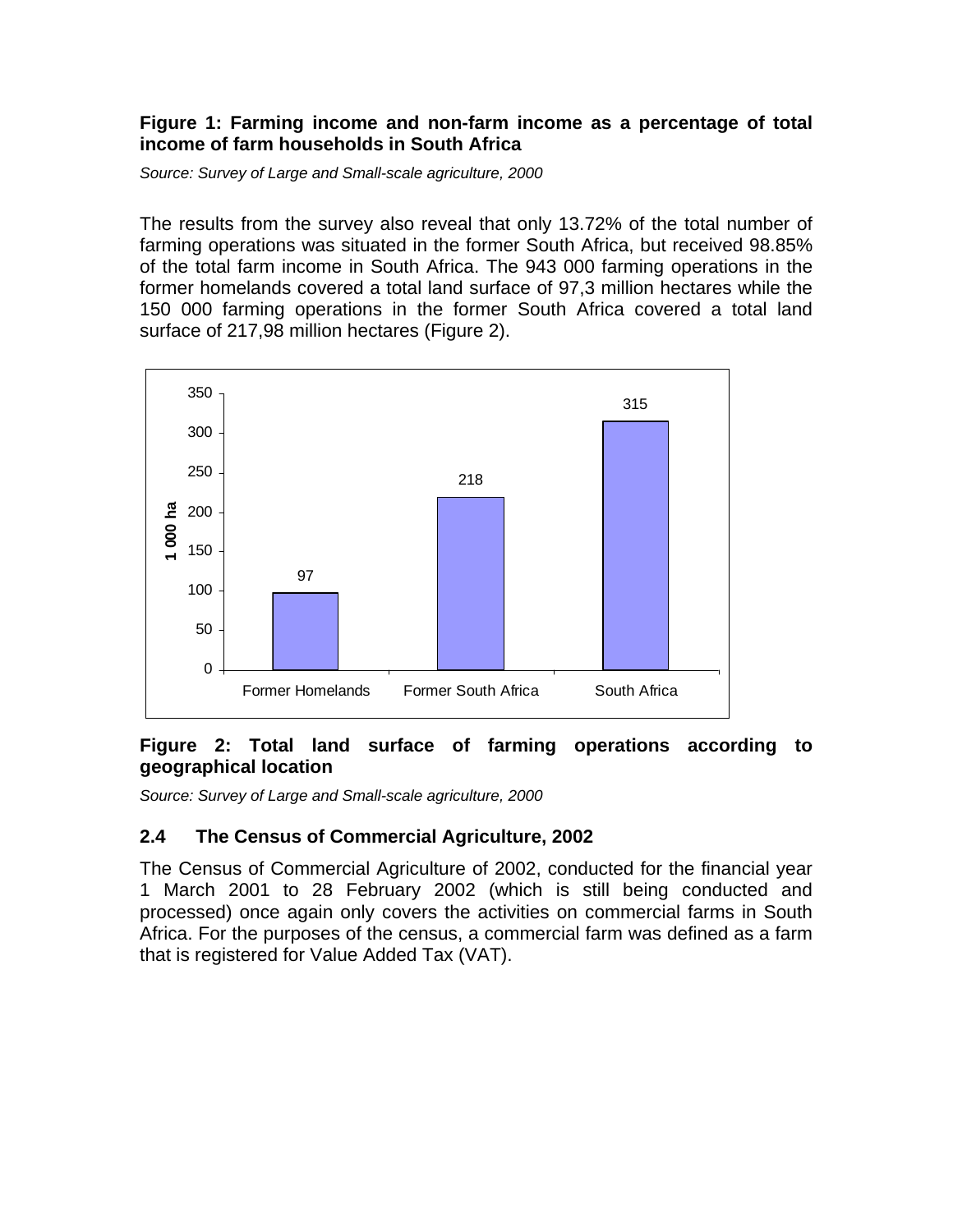The questionnaire consists of a 24-page booklet with questions ordered into 15 sections. Section 6 captures all the income from farming activities while Section 7 covered all the other sources of income. This included income received for work done for other / fellow farmers such as ploughing, harvesting, threshing, baling, picking, spraying shearing, water drilling, earth moving and transport. It also included income generate from the leasing of farming equipment, leasing of land and the sales of fixed assets, vehicles, machinery, equipment and tools. As indicated in the extract from the census questionnaire (Box 1) respondents were also asked to specify the income earned from a range of other non-farm income sources. The biggest problem here lies in the last question: 'other sources of income'. It is not clear whether salaries from non-farm employment were captured here.



**Box 1: Extract from Census of Commercial Agriculture, 2002** 

# **3. RURAL INDICATORS/SURVEYS**

An often forgotten but very important outcome of apartheid and the previous apartheid regime has been the absence of credible and comprehensive data on which policy, such as poverty reduction strategies, can be based. The previous government had little interest in collecting information on this nature. For most of the pre-1994 years official statistics excluded any information from the former homelands. This meant that the large proportion of the poor was automatically excluded from official statistics, since most of the poor population resided in the homelands.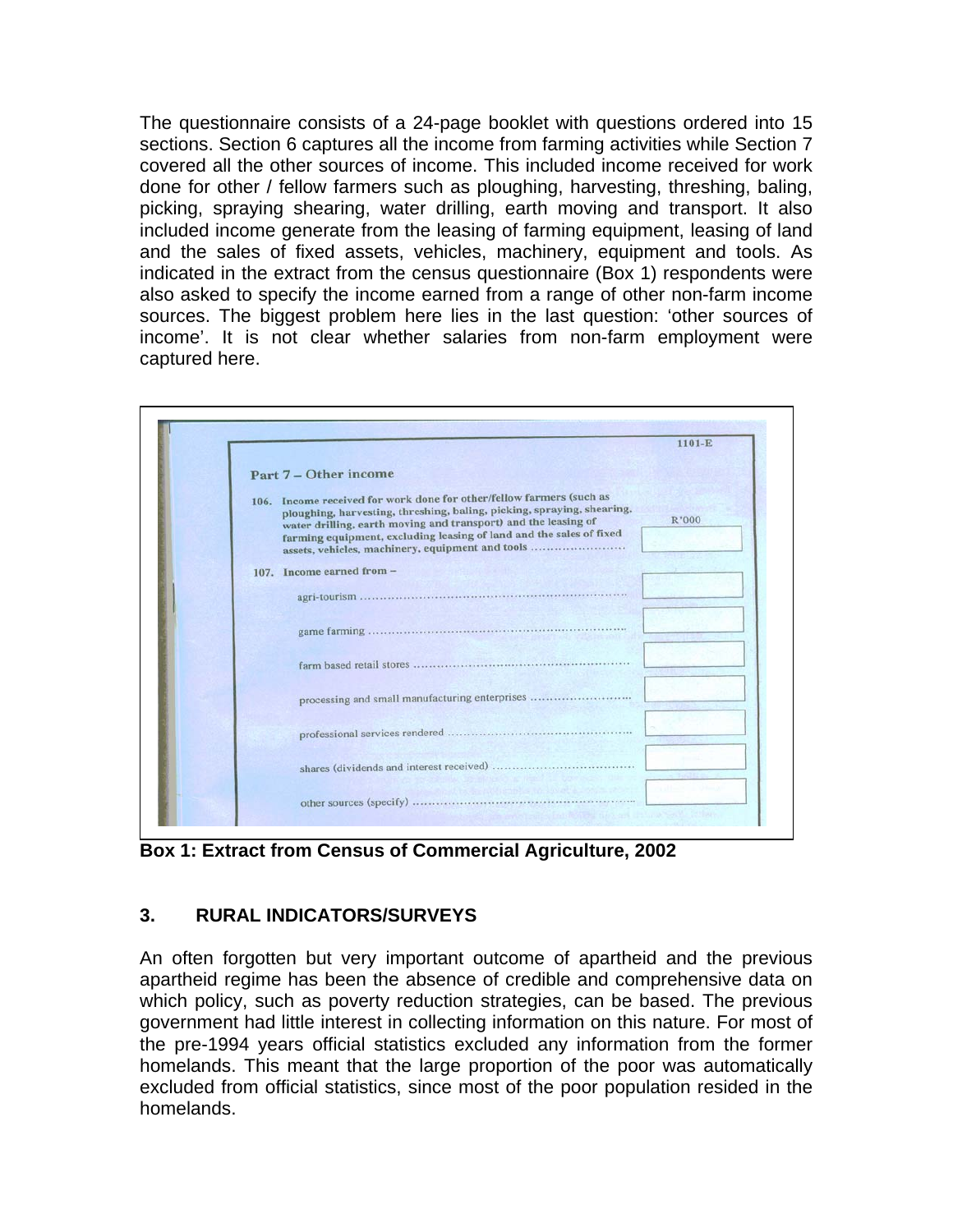Although surveys were undertaken in these areas, the commissioning and release of both reports and data were often subject to the whims of governments from these independent state and territories. Various studies and data 'panelbeating' exercises, such as those undertaken by the Development Bank of Southern Africa [DBSA, 1987a, 1987b, 1991, 1994], tried to fill this information gap. It was not until the 1993 Project for Statistics and Living Standards and Development (PSLSD) that a comprehensive household database for development was created.

# **3.1 PSLSD, 1993**

The first South African national household survey, the Project for Statistics and Living Standards and Development (PSLSD) was undertaken in the last half of 1993 by a consortium of South African survey groups and universities under leadership of the South African Labor and Development Research Unit (SALDRU) at the University of Cape Town (UCT), with financial and technical support from the World Bank and the governments of Denmark, The Netherlands, and Norway [PSLSD, 1994].

The PSLSD was a comprehensive household survey collecting a broad array of information on the socio-economic conditions of households. It includes sections on household demographics, household environment, education, food and nonfood expenditures, remittances, employment and income, agricultural activities, health and anthropometry. In addition to the household questionnaire, a community questionnaire was also administered in each cluster of the sample to collect information common to households such as school availability, health care facilities and prices of various commodities.

An important component of the design, as with any household survey, was the definition of a household. In order to account for the complexity of the South African situation with its history of residential restrictions and migrant labor, a two-tiered definition for household members, resident or non-resident, was formulated based on time spent in residence. Only a limited amount of information was collected from non-resident household members.

PSLSD has had an important role in guiding policy. The allocation of state revenue between South Africa's nine provinces has drawn extensively on the data from the PSLSD survey, so to, target poverty programs such as the Community Based Public Works Programs.

The 1993 PSLSD survey is, therefore, an example of a cross-sectional survey – a one time representative survey – and continues to serve as a benchmark for related studies in South Africa.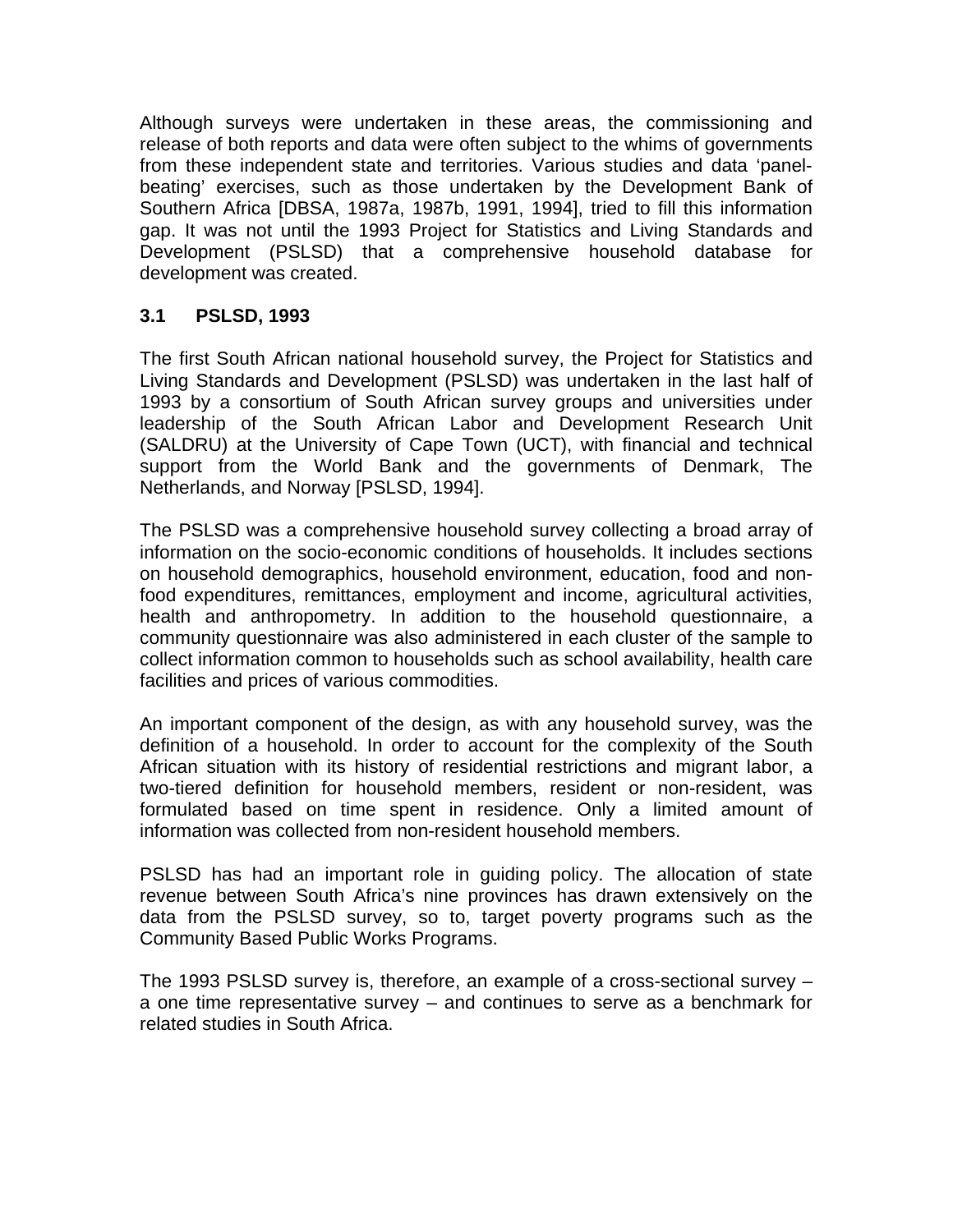# **3.2 KIDS 1993 – 1998**

With the aim of addressing research questions in South Africa concerning the dynamics of poverty, households surveyed by the PSLSD in KwaZulu-Natal province were re-surveyed from March to June 1998. The re-survey was directed by a research consortium including the University of Natal, the University of Wisconsin, and the International Food Policy Research Institute and was known as the KwaZulu-Natal Income Dynamics Survey (KIDS). KwaZulu-Natal was chosen partly because of practical considerations and because of the feasibility of locating the households interviewed during the 1993 PSLSD survey.

The 1993 PSLSD sample was representative on a provincial level for KwaZulu-Natal. However, this was conditional on the accuracy of the 1991 census and other information used as the sampling frame. The sample contained 1 558 households of all race groups. It was decided not to re-survey white and colored households in 1998. In order to ensure comparability, the 1998 household questionnaire largely followed the 1993 version. There were however, some important changes. One of these was a greater focus on individual ownership of assets and control over their use so that gender-differentiated analysis is possible. A second underlying change was an expanded emphasis on the set of individuals not living in the household but economically linked to it. Four new sections were added including economic shocks, social capital, assets brought to marriage, and household decision-making.

# **3.3 The rural survey of 1997**

In 1997, Statistics South Africa (STATSSA) conducted a survey of households in rural areas. In common with the population census, the rural survey included a number of questions regarding living conditions of households engaged mainly in subsistence and small-scale farming. The survey was specifically designed to provide in-depth information about living conditions of rural households in the former homelands of South Africa.

The database established during the 1996 populations census constituted the sampling frame for the selecting Enumerator Areas (EA). The EAs was restricted to the former homeland areas. A total of 600 EAs were drawn and 10 households were selected from each EA. This yielded a sample of approximately 6 000 households. The sample selection was carried out independently in each stratum. A two stage sampling procedure was applied. In the first stage, systematic sample of EAs followed by the second stage in which a systematic sample of households within the selected EAs were drawn.

Although the 1997 rural survey produced a myriad of results, only some of the key findings are presented here. In June 1997, about 12.7 million people, or 31.4% of the total South African population, lived in rural areas of the former homelands of South Africa. Access to farmland is crucial for these rural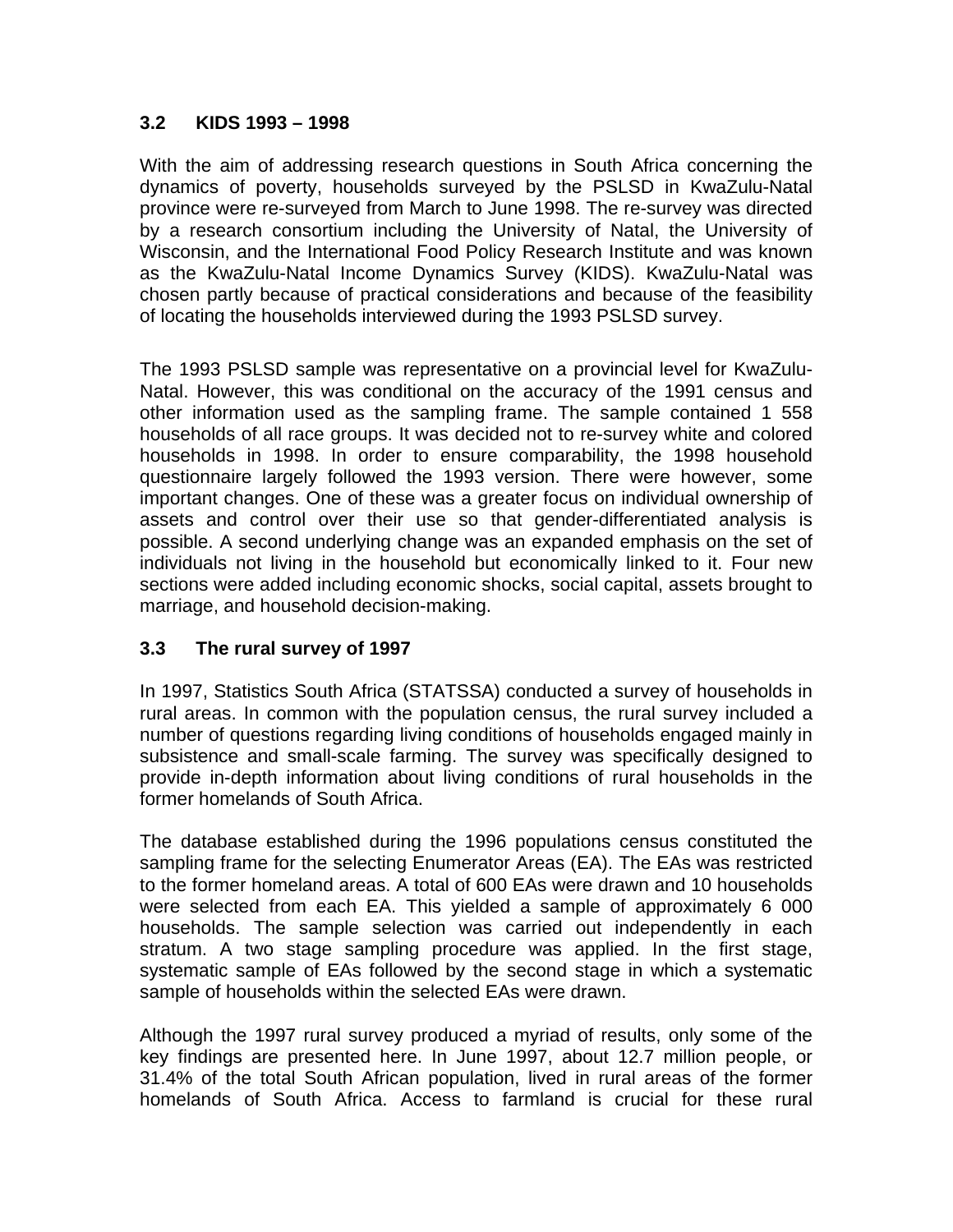households since they either depend entirely on farming activities for their survival and generation of income, or depend on these activities to supplement their main source or sources of income.

Since this paper is primarily concerned with household income of farm households, we briefly review some of the results on income from the 1997 rural survey Selected households were asked to state their most important source of income during the past 12 months prior to the survey.

As many as 71% of the 2.4 million households (approximately 1.7 million) in the rural areas in the former homelands had access to land for farming purposes. About 800 000 households who had access to land, reported that the farming land that were cultivated for crops in the past year was smaller than one hectare. The majority of households (93%) were engaged in subsistence farming with very little income generated from the sale of crops, livestock and animal products. Only 3% of the 2.4 million households in the sample relied on farming activities as their main source of income. Household income was mostly generated from household members' salaries and wages and pensions received by the senior citizens of the household as illustrated by Figure 3.

Approximately 71% of the 1.7 million households, who had access to land, received some form of assistance with regards to crop production or animal herding. Employment from these activities were either for family members or in kind payments or access to land rather than cash payments.



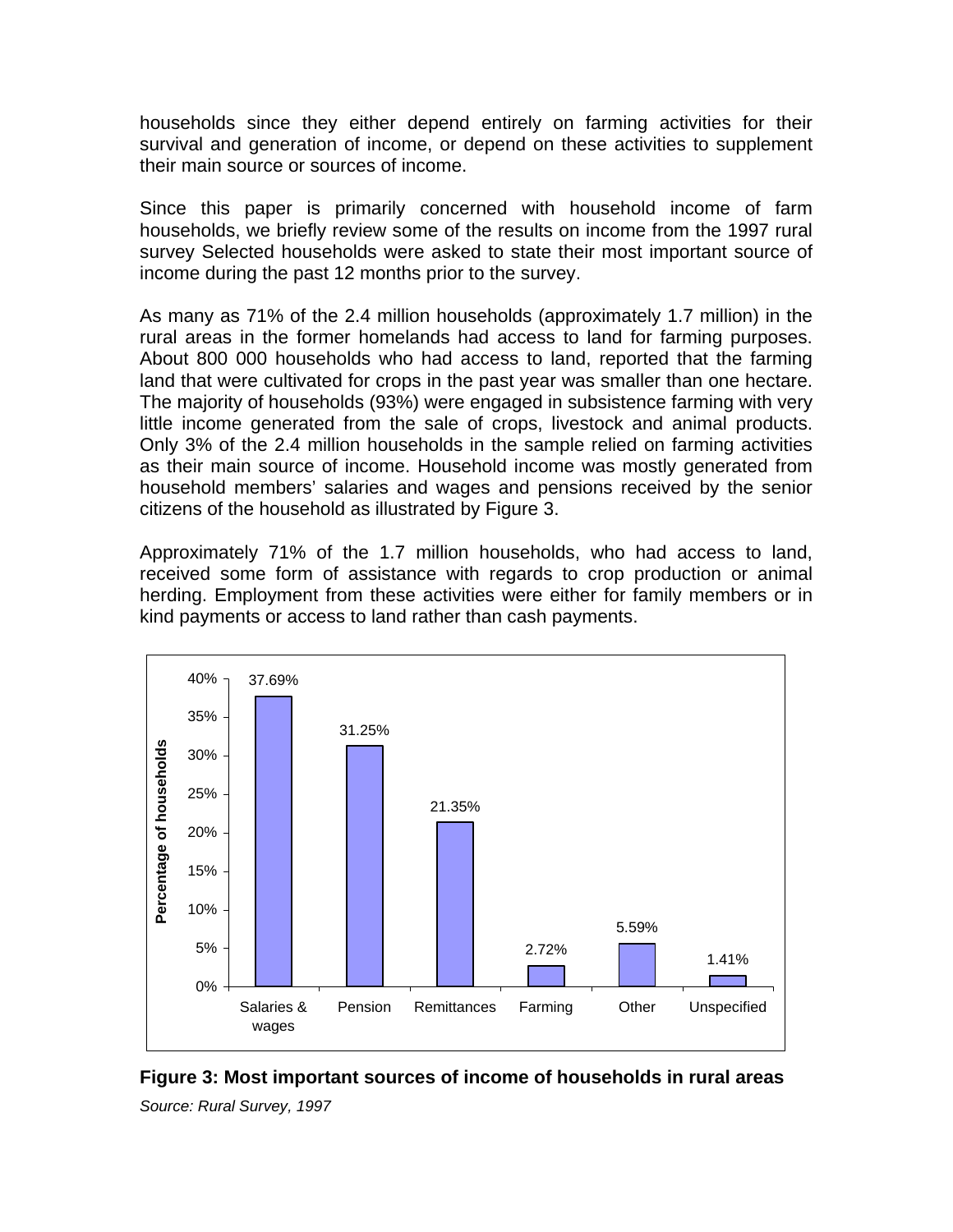# **4. Conclusion**

Apart from the rural surveys discussed in section 3 it seems that there has been very little effort in South Africa to obtain information on agricultural activities amongst disadvantaged communities located in the former homelands. The agricultural statistics landscape mirrored to a great degree the dualism in the sector and even the most recent census only focus on commercial agriculture. Only two 'official' surveys have been conducted since 1994 to get some sense of agricultural activities in the former homeland areas. In these surveys a lot of effort was put in to get a sense of the level of household income acknowledging that most of these households have multiple livelihood strategies with agriculture generally playing a small role in the household. This data is critical for poverty alleviation polices and to identify the most appropriate target group for agricultural interventions.

The agricultural census and surveys were not representative of the entire agricultural sector. This makes it very difficult to compare more recent results with previous censuses and surveys. The exclusion of non-farm income is also problematic, especially if one wants to analyze the effect of deregulation on farm household income.

Table 4 provides a summary of how different surveys have treated household income. This shows that South Africa has applied a mix bag of definitions for household income. Commercial agriculture operations were generally considered to be full-time farmers and thus only farm and farm-related income were included. However, surveys of small-scale farmers in the former homelands generally considered household income to be consisting of large number of sources.

| <b>Survey/Census</b>              | Coverage                                                     | Income definition                  |  |  |  |
|-----------------------------------|--------------------------------------------------------------|------------------------------------|--|--|--|
| Agricultural census 1993          | Only commercial<br>farms<br>in.                              | Sales of farm products and         |  |  |  |
|                                   | former 'white' South Africa                                  | farm-related income                |  |  |  |
| Agricultural census 2000          | Only commercial farms (farms                                 | Sales of farm products and         |  |  |  |
|                                   | registered for VAT)                                          | farm-related income<br><b>PLUS</b> |  |  |  |
|                                   |                                                              | other income                       |  |  |  |
| Agricultural<br>1994,<br>surveys: | 10% of commercial farms in                                   | Sales of farm products and         |  |  |  |
| 1995, 1996                        | former 'white' South Africa                                  | farm-related income                |  |  |  |
| Survey of<br>small<br>large and   | Farm households in 'former                                   | Total income from agricultural     |  |  |  |
| scale agriculture, 2000           | homelands' and commercial                                    | and non-agricultural activities    |  |  |  |
|                                   | farms                                                        |                                    |  |  |  |
| <b>PLSDS 1993</b>                 | Sample of 9000 urban and                                     | Total income from agricultural     |  |  |  |
|                                   | rural households                                             | and non-agricultural activities    |  |  |  |
| <b>KIDS, 1998</b>                 | Total income from agricultural<br>from<br>households<br>Same |                                    |  |  |  |
|                                   | <b>PSLDS in KwaZulu-Natal</b>                                | and non-agricultural activities    |  |  |  |
| Rural Survey, 1997                | <b>Households</b><br>in.<br>former                           | Total income from agricultural     |  |  |  |
|                                   | homelands                                                    | and non-agricultural activities    |  |  |  |

|                |  |  |  | Table 4: Treatment of household income in different agricultural and rural |  |
|----------------|--|--|--|----------------------------------------------------------------------------|--|
| <b>SUIVEVS</b> |  |  |  |                                                                            |  |